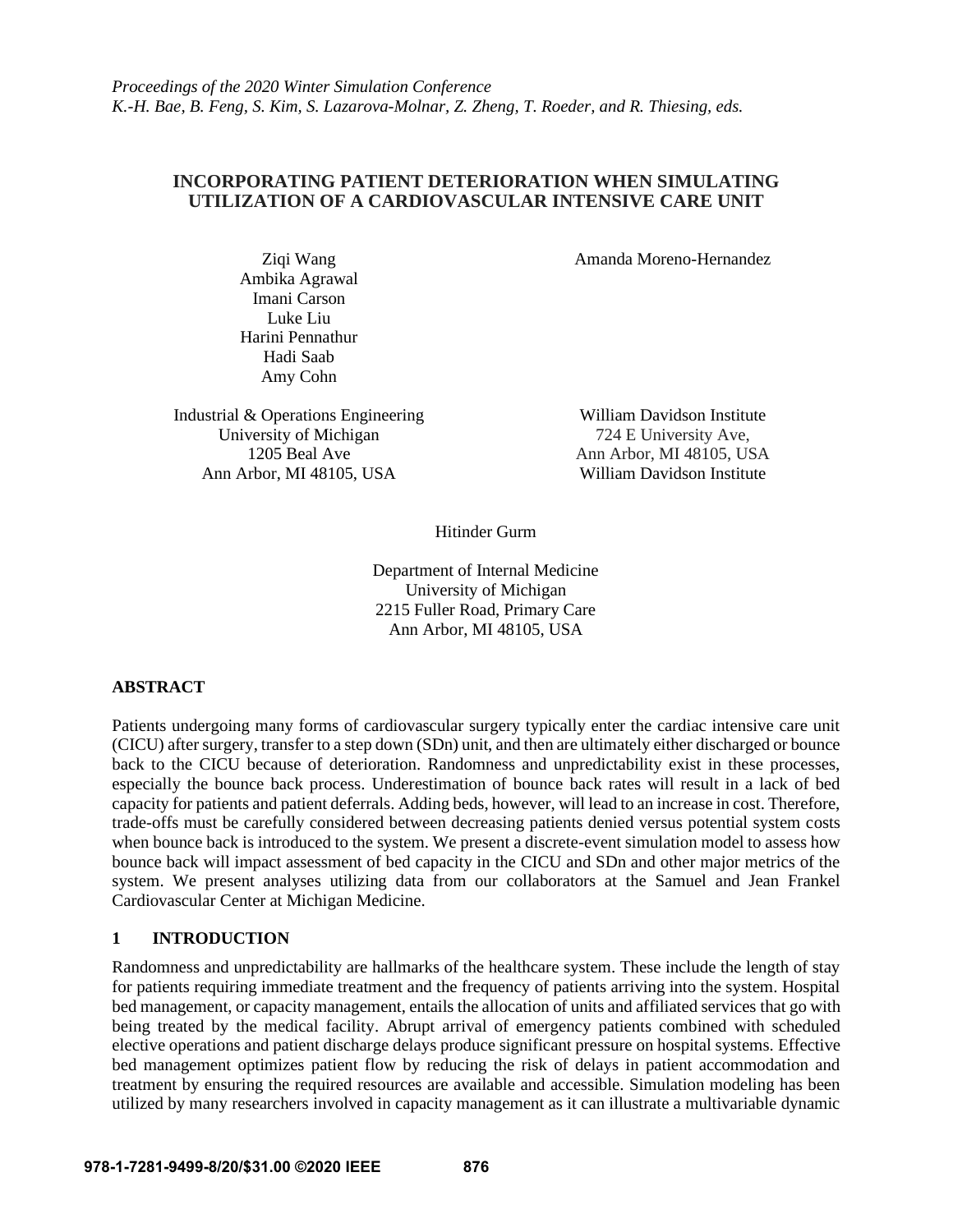environment capable of handling the complexity of patient placement found in real-world settings (Bae et al. 2017).

This study primarily focuses on capacity management in the Cardiovascular Surgical Intensive Care Unit (CICU) and the Step-Down Unit (SDn), the downstream unit to the CICU. The CICU unit provides advanced surgical critical care for patients following heart surgery. With our aging population and our procedures becoming more sophisticated, cardiac surgery is more frequently being conducted on older and more complicated patients. Thus, post-operative care is also becoming more intricate, forcing hospitals to set aside specific rooms to care for these surgery patients. Cardiovascular diseases (CVD), which include heart disease, vascular disease, stroke, and arrhythmia, among other conditions, are the leading cause of death internationally; the Centers for Disease Control and Prevention estimates that CVD is the cause of death for 647,000 Americans each year, approximately 1 in every 4 deaths (Mc Namara et al. 2019).

SDn beds provide a lower level of care for patients transitioning out of the CICU once they are assessed to have recovered to a threshold established by their physicians and it is no longer necessary for them to remain in the CICU. A transfer to the SDn is seen as a path towards being discharged from the hospital. The transfer of patients from the CICU to SDn is not unidirectional, as individual patient health can rapidly deteriorate and require an immediate transfer back, i.e bounce back, into the CICU, adding an extra layer of complexity in simulation modeling. Bounce back is further explained in Section 2.3. Additionally, a lack of capacity in the CICU may necessitate the canceling of elective or less urgent surgeries. The focus of this study is to better understand the flow of patients between the CICU and SDn in order to make the patient flow process more efficient. Our study inspects the percentage of patients denied when adjusting SDn beds relative to ICU beds and altering bounce back rates in the CICU at the Samuel and Jean Frankel Cardiovascular Center within Michigan Medicine, a wholly-owned academic medical center of the University of Michigan in Ann Arbor, Michigan. The scope of our study is not to propose specific bed management strategies, but to determine the effects of bounce back on the bed capacity which can aid clinicians and engineers in developing policies to address the problem.

## **2 PROBLEM DESCRIPTION**

### **2.1 General Cardiac Patient Flow**

The Cardiovascular ICU at Michigan Medicine receives patients from four major avenues: from Michigan Medicine's Emergency Department, from a Michigan Medicine inpatient unit, transfer from an external hospital's Emergency Department, and transfer from an external hospital's inpatient unit. Adequate resources must be available in order for a patient to be transferred. These resources include an available physician, operating room, and a CICU bed; the CICU bed is often the limiting factor in the acceptance of a patient. If a CICU bed is unavailable at the time of a patient's requested transfer, they may be denied entry and surgery from Michigan's Cardiovascular Center.

Once assigned to a CICU bed, a patient will stay for a period of time. During their stay, physicians will assess their health and recommend/prescribe treatments daily; this process is known as 'rounding'. When the physician determines that the patient no longer requires care in the CICU, they will be discharged to the SDn, the downstream unit of the CICU. From there, they will again be provided care until they are deemed fit to be discharged from the hospital entirely.

There is always a risk that a patient who is transferred to the SDn may deteriorate in condition and need to revisit the CICU. For the purposes of our research, this phenomenon is referred to as a "bounce back". Bounce backs are important to consider as they are now the fifth stream into the CICU and can present additional challenges in accommodating all patients who require care in the CICU.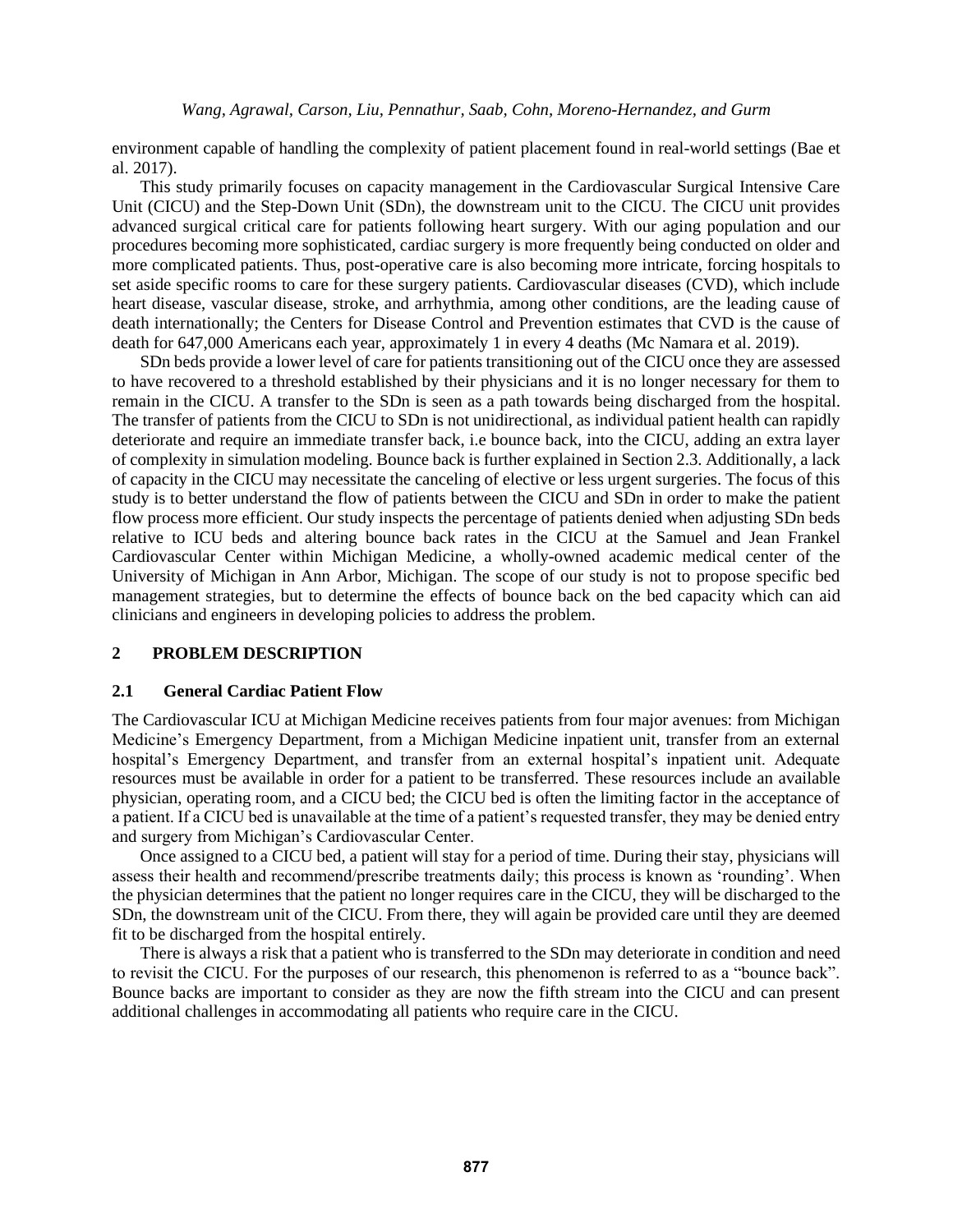## **2.2 CICU vs SDn Utilization and Cost**

A key limitation to guaranteeing an adequate number of CICU rooms under all possible circumstances is the high cost of this resource. One estimate of the cost of an ICU bed is \$4,300/day (Halpern et al. 2016). They estimate that a SDn bed costs less than half of that at \$1,909/day (Halpern et al. 2016). This difference is largely because an ICU bed requires the availability of more staff in order to provide care at a higher intensity. Additionally, the upkeep and management of more sophisticated medical equipment in the ICU room trigger the daily cost to heighten further.

In many cases, the number of beds in the ICU can be a limiting factor in accommodating new patients. An additional limiting factor may be the number of SDn beds. If a patient is determined to no longer require CICU care (we will refer to these patients as "SDn Status") but a SDn bed is unavailable, the patient will continue to utilize the CICU bed in place of a more critically ill patient. In turn, a SDn Status patient occupying a CICU bed incurs a higher cost for the hospital than if a SDn bed was available for them. Thus, it is crucial to optimize the ratio of CICU and SDn beds to maximize the number of patients admitted to the CICU and minimize the number of SDn Status patients housed in the CICU.

### **2.3 Bounce Back**

Bounce back rates between the CICU and SDn have previously been studied in the literature as ICU beds are a significant driver of hospital costs (Fakhry et al. 2013; Lissauer et al. 2013). Although we focus our simulation on Michigan Medicine data, bounce back is a concern nationally as well. Bounce back can slow the efficiency and reduce capacity management of the ICU. 13.4 % of all hospital costs and 4.1 % of all national healthcare spending in the United States are related to ICU care (Lissauer et al. 2013). Being a problem across CICUs nationally, bounce back is important to address in capacity management simulation models. Here, we focus on bounce back patients returning to the CICU as a significant portion of all bounce back patients return specifically to the CICU. It has been estimated that 10.22% out of all bounce back patients returning to ICU's return to specifically the CICU (Fakhry et al. 2013).

Various studies define bounce back differently. Some studies define it to include patients who have been discharged from the hospital and readmitted. Others place a cap on the number of days (e.g. 7 days) in between initial ICU release and readmission to be considered a bounce back (Fakhry et al. 2013). Here, we define bounce back as patients who return to the CICU because of health deterioration within the same hospital visit. We do not set an upper bound on the number of days that a patient resides in the SDn before bouncing back and do not include patients that died in the SDn. Our simulation focuses on the extent to which bounce back patients affect CICU bed availability as bounce back patients can be treated as another source of admission to the CICU.

As mentioned in the CICU vs SDn cost section (2.2), patients may be housed in the CICU waiting for a SDn bed; in our model, we refer to these patients as "SDn status in CICU". SDn patients who would bounce back if there was a CICU bed available, but cannot due to lack of beds, are referred to as "CICU status in SDn". In the real world, these patients may be moved out to another ICU which will incur additional costs. Additionally, if a patient needs emergency surgery, but a bed was reserved for an elective surgery patient, elective surgeries may be canceled or delayed. This puts future strain on the system, creating a backlog of surgeries, and delaying care for patients.

## **3 SIMULATION FRAMEWORK**

## **3.1 Use of the Simulation Model**

It is clear that a health system bears innumerable uncertainties at almost every step of a patient's journey. Therefore, it is important to determine which effective strategies a health system can focus on in order to save lives as well as contain costs and preserve hospital resources. This is where data-driven simulation becomes imperative to cost-effectively foresee how several parameters can affect healthcare delivery.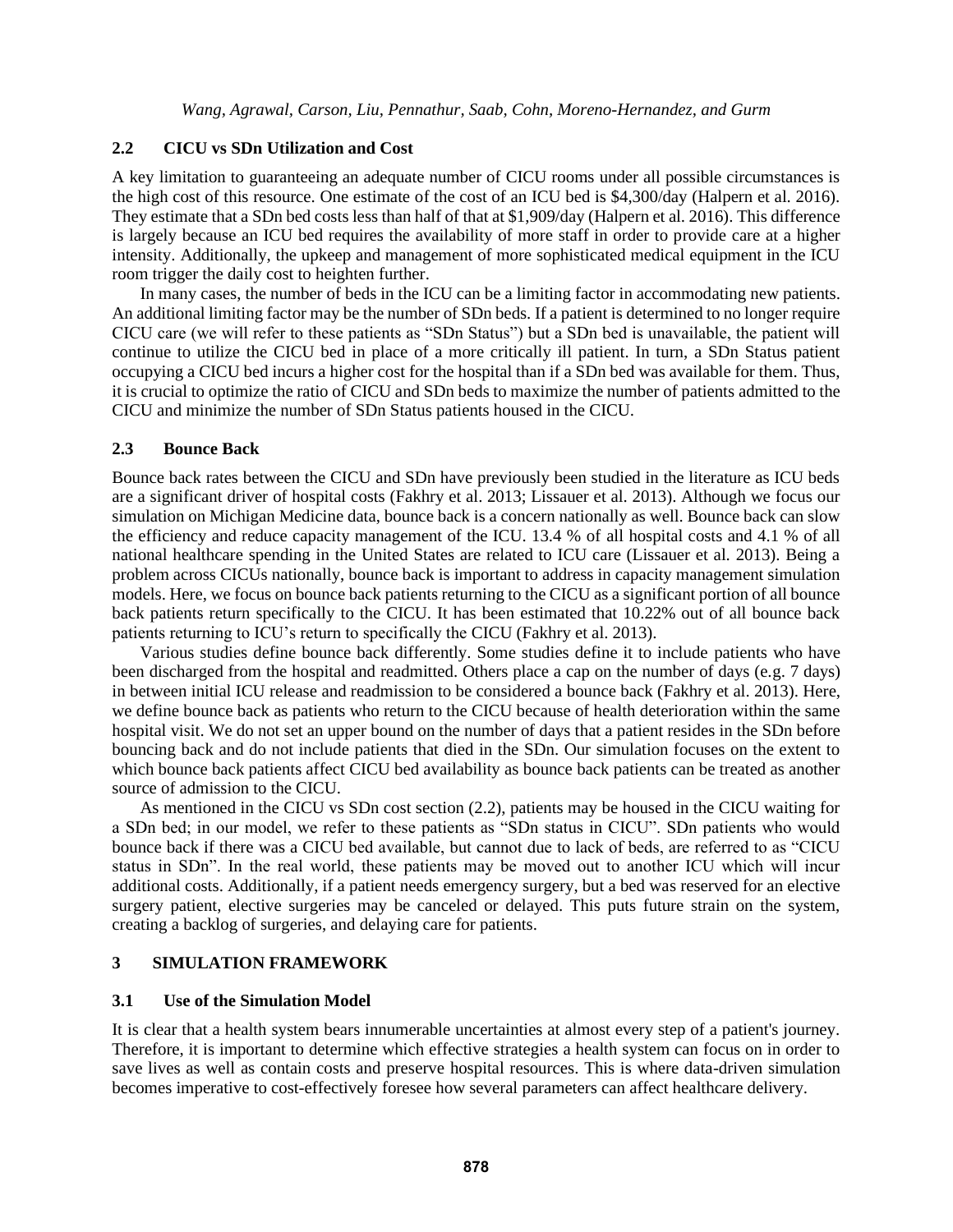## **3.2 Data Acquisition**

We acquired data through DataDirect, the University of Michigan Health System's historical patient database. DataDirect provides information on Michigan patients by extracting data from MiChart, the University of Michigan's electronic health record (EHR). We established a cohort of adult patients over a one-year time frame from December 1<sup>st</sup>, 2018 to December 1<sup>st</sup>, 2019. Patients must have been seen in one of the CICU units to be included in our dataset. With these filters, we identified 2,375 patients. An example output of our data is summarized below in Table 1. No real patient data or unit location data is shown.

|              |   | Patient ID Encounter ID Arrival Time Transfer Time Unit Room Bed Room Type |        |    |                 |
|--------------|---|----------------------------------------------------------------------------|--------|----|-----------------|
| $\mathbf{1}$ | 4 | $6/01/1903:01$ $6/05/1909:31$ CICU                                         | 3000 4 |    | ICU.            |
|              |   | 8/14/19 17:43 8/17/19 13:45 CSDn                                           | 1000   | 10 | SD <sub>n</sub> |
| -14          |   | $9/21/19$ 12:16 $9/21/19$ 19:34 OR                                         | OR     |    | <b>OR</b>       |

Table 1: Example DataDirect output sheet.

As shown in Table 1 above, each patient is identified by a Patient ID that is unique to them and is used for any visit a patient has within Michigan Medicine. A patient's visit is encapsulated by the Encounter ID. This ID is assigned to a patient at the time of first admittance and used until the patient is discharged from the hospital. In a future visit, they will receive a new Encounter ID. There is also an Arrival Time and Transfer Time associated with each transfer between locations. Using a reference list of rooms provided by Michigan Medicine, we assigned room numbers on our spreadsheet to general locations. Examples of these locations included "ICU" (Intensive Care Unit), "SDn" (Step Down), "OR" (Operating Room).

# **3.3 Patient Arrival Rate to CICU Parameter Calculation**

In order to model patients within the hospital, we had to determine the frequency at which patients enter the system. In this framework, patients arrive directly to the CICU. We refer to this as the patient "arrival rate". To make the model more realistic, we calculate the arrival rate for different days of the week. These calculated intervals were analyzed through R using the readxl, dplr, fitdistplus, and MASS packages. Our results show that the arrival rate of every day of the week can be fit by an exponential distribution with the rate as shown in Table 2, determined by a Goodness of Fit (Akaike's Information Criterion and Bayesian Information Criterion) test. Of note, a new parameter need not be calculated for the SDn since patients do not arrive directly to that location and admittance to the SDn is a function of arrivals into the CICU.

|            | Table 2: Arrival rate based on day of week. |            |            |            |            |            |
|------------|---------------------------------------------|------------|------------|------------|------------|------------|
| Sunday     | Monday                                      | Tuesday    | Wednesday  | Thursday   | Friday     | Saturday   |
|            |                                             |            |            |            |            |            |
| Exp(0.136) | Exp(0.317)                                  | Exp(0.333) | Exp(0.307) | Exp(0.282) | Exp(0.309) | Exp(0.155) |

# **3.4 Patient Length of Stay by Unit Parameter Calculation**

It is also critical to parametrize the amount of time a patient occupies their bed within both the CICU and SDn. We refer to this constant as a patient's "length of stay" or "LOS". These distributions determine the utilization of each location which ultimately affects the new patient admittance rate into the Cardiovascular Center. We calculated the difference between arrival and transfer times and plotted their distribution through R using the readxl, dplr, fitdistplus, and MASS packages. We determined the overall LOS in the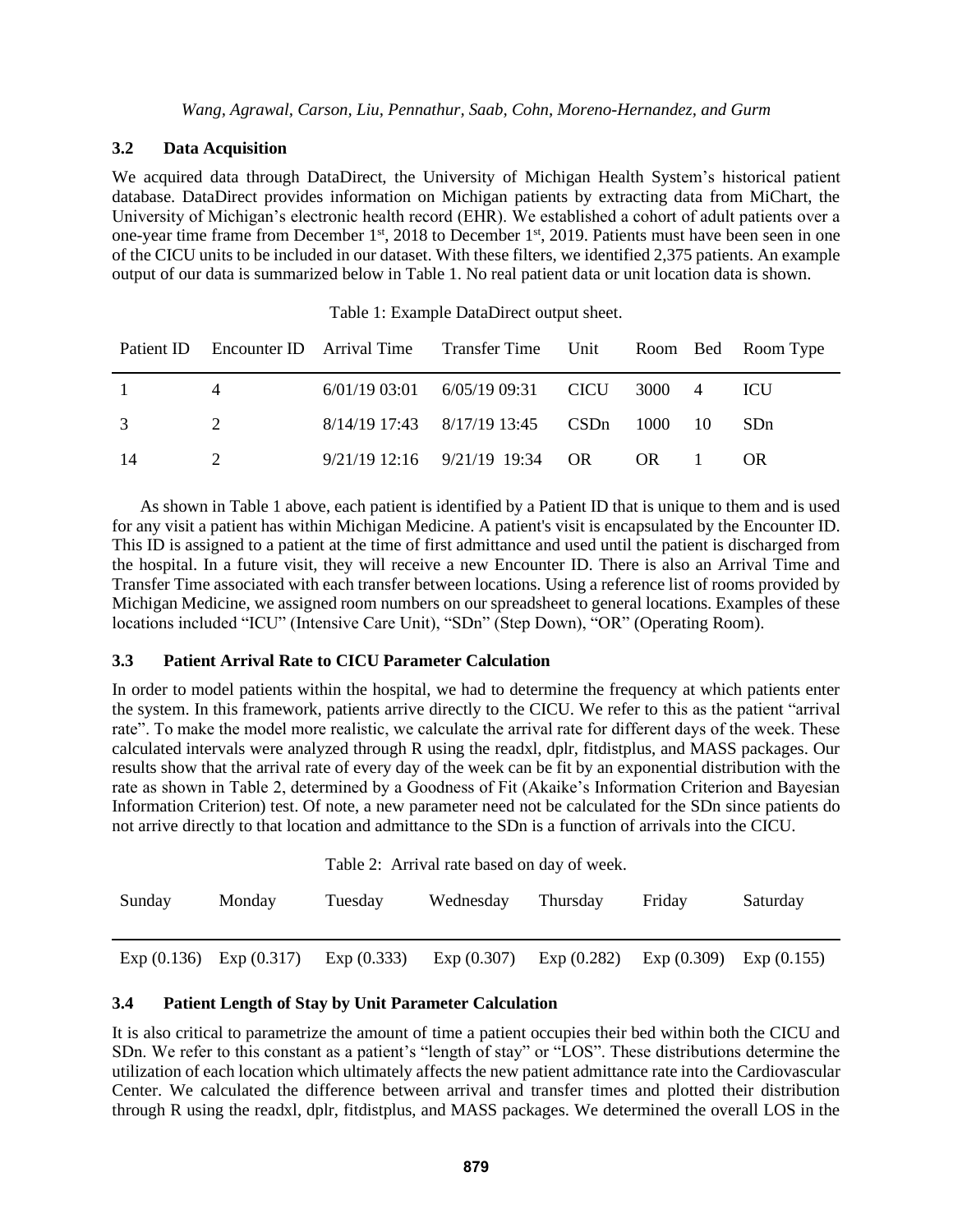CICU to follow a Geometric (0.198) distribution. The same procedure was followed for the length of stay in the SDn; this was determined to follow a Geometric (0.209) distribution. Moreover, we found that patients will have longer LOS in CICU after they bounce back from SDn compared with LOS of their first visit in CICU. Following the same procedure, we determined the LOS of their first visit in the CICU to follow a Geometric (0.213) distribution and the LOS of the CICU visits after bounce back to follow a Geometric (0.128) distribution.

# **3.5 Bounce Back Rate Parameter Calculation**

Due to its nature, the Encounter ID is useful to track events that occur in a singular visit. For our bounce back study, we utilized this ID to count the number of transfers into the CICU within one visit; this tells us the number of bounce backs.

After filtering for records with a CICU Room Type, we created a flag named "Number of CICU Stays" that incremented if a patient had multiple records of a CICU stay within the same encounter. Additionally, these stays had to be non-consecutive, meaning the patient had to have changed the level of care between CICU stays, in order to be counted. Using the historical data, we can see that a total of 216 patients had more than one CICU stay within the same encounter out of a total patient cohort of 1,977. This suggests a 10.93% probability for a patient to bounce back.

To make it more specific, we found that patients' bounce back rate also varies with the LOS of their first visit to the CICU. Following the same procedure, we determined the bounce back rate of patients whose LOS of their first visit in CICU longer than the median is 10.8% and 15.2% for patients whose LOS of their first visit in CICU below the median.

## **3.6 Model Input Parameters**

We used the data from Data Direct and parameters calculated above as inputs for our model; these values are summarized below in Table 3.

|                     | Table 5: Input distribution and parameters used in the simulation model. |                                         |                                                        |    |       |
|---------------------|--------------------------------------------------------------------------|-----------------------------------------|--------------------------------------------------------|----|-------|
| Arrival<br>Interval | LOS in CICU                                                              | LOS in SDn                              | Bounce Back Bed Count Bed Count<br>Probability in CICU |    | in SD |
| Table 2             |                                                                          | Geometric $(0.198)$ Geometric $(0.209)$ | 10.93%                                                 | 36 | 32    |

Table 3: Input distribution and parameters used in the simulation model.

### **3.7 Assumptions and Conditions**

In our model, we assume that patients can enter the CICU any time and that the distribution of patients' arrival rates is specific to the day of week, but the rate remains the same over the course of a day. It is worth noting that the model naturally does allow for multiple patient types with each patient type having their own randomly generated arrival rates, LOS, and bounce back rates. However, this simulation only considers a single patient type, as our model's main focus is on the impact of bounce back. Furthermore, we assume that the CICU patients are rounded on at 9 a.m. and SDn patients are rounded on at 8 a.m. At these times, we decide whether CICU patients will transfer to SDn, if SDn patients will bounce back to CICU, or if SDn patients will be discharged using our previously defined distributions. Moreover, for patients bouncing back to the CICU, we adopt the memoryless property and treat them as new patients who will experience the same distribution of LOS in the CICU and probability of another bounce back.

# **3.8 Number of Replications for Simulation**

Here we determine the number of replications for our simulation. For each simulation, we set the number of replications to be 1,000 according to the rule of thumb. Then, we calculate the mean of the number of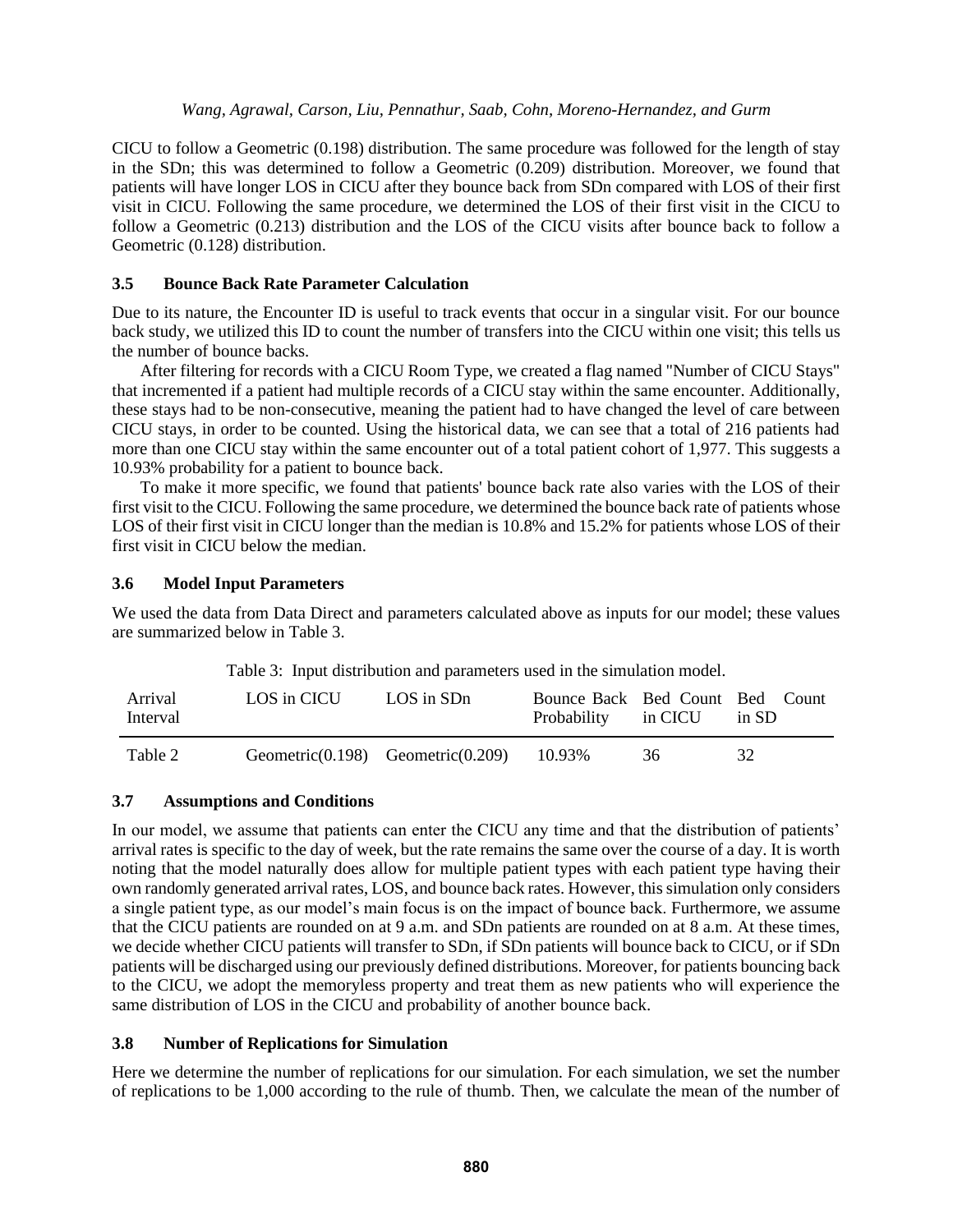patients' arrival for different number of replications for five times. Then we found values stabilize when the number of simulations is greater than 800. This indicates that we should choose a replication number greater than 800 (Robinson 1994).

According to our experiments, we found that there is no significant difference in time cost between 800 replications and 1,000 replications. Therefore, we set the number of replications to be 1,000 and the corresponding running time is about 80 seconds.

### **4 SIMULATION LOGIC**

Patients arrive into the system through an exponential interarrival process that varies with the day of the week as described in section 3.2. Once a patient arrives, we check if there is an ICU bed available in the system. If there is not one available, then the patient is denied. If there is an ICU bed available, then the patient is placed in the ICU bed until further rounding. Once the patient's health is assessed in the ICU, then two criteria will be checked before the patient can move to SDn. The first is if the patient is ready to be transferred, i.e. is the patient healthy enough to move to SDn. This will be determined by a Bernoulli probability based on the historical LOS. As an example, if the average LOS in the CICU was 4.52 days, then to calculate a Bernoulli probability it would be 22.1%. So, the patient will have a 22.1% chance of being deemed as healthy enough to move on. The second criterion is if there is a SDn bed available. If both of these criteria are met - the patient is deemed healthy enough from the Bernoulli probability and there is a SDn bed available - then the patient will be moved to a SDn bed. If the patient is not healthy enough and/or there is not a SDn bed available, then they stay in the ICU bed. Once the patient moves on to SDn, the final check is to see if the patient is healthy enough to leave the system/hospital. This is done with a Bernoulli probability based on the historical LOS of patients in SDn beds. If the patient is healthy enough, then they exit the system. Otherwise, the patient stays in the SDn bed.

Bounce back can occur when the patient is in the SDn bed. There is a probability of bounce back (set by the user) that the patient deteriorates in health and will require an ICU bed. This probability of bounce back occurs every day for patients in the SDn. If there is not an ICU bed available at the time the patient deteriorates, then the patient stays in the SDn bed. The whole patient flow process is replicated for the full time horizon (time horizon and number of replications are defined by the user) and metrics are collected at the end. The full patient flow our model applies is illustrated in Figure 1 below.



Figure 1: Cardiac patient flow diagram.

# **5 ANALYSIS**

We construct four experiments to demonstrate how our simulation tool could be used to assess the impact of bounce back on CICU and SDn bed utilization. Rather than using the actual number of beds, we want to ensure that in the later experiments, when we add in the bounce back rate, that it is bounce back affecting LOS and patients denied and not the number of beds. We mainly focus on the percentage of patients denied, CICU status LOS in SDn, and unit utilization to estimate the model and compare the results. These three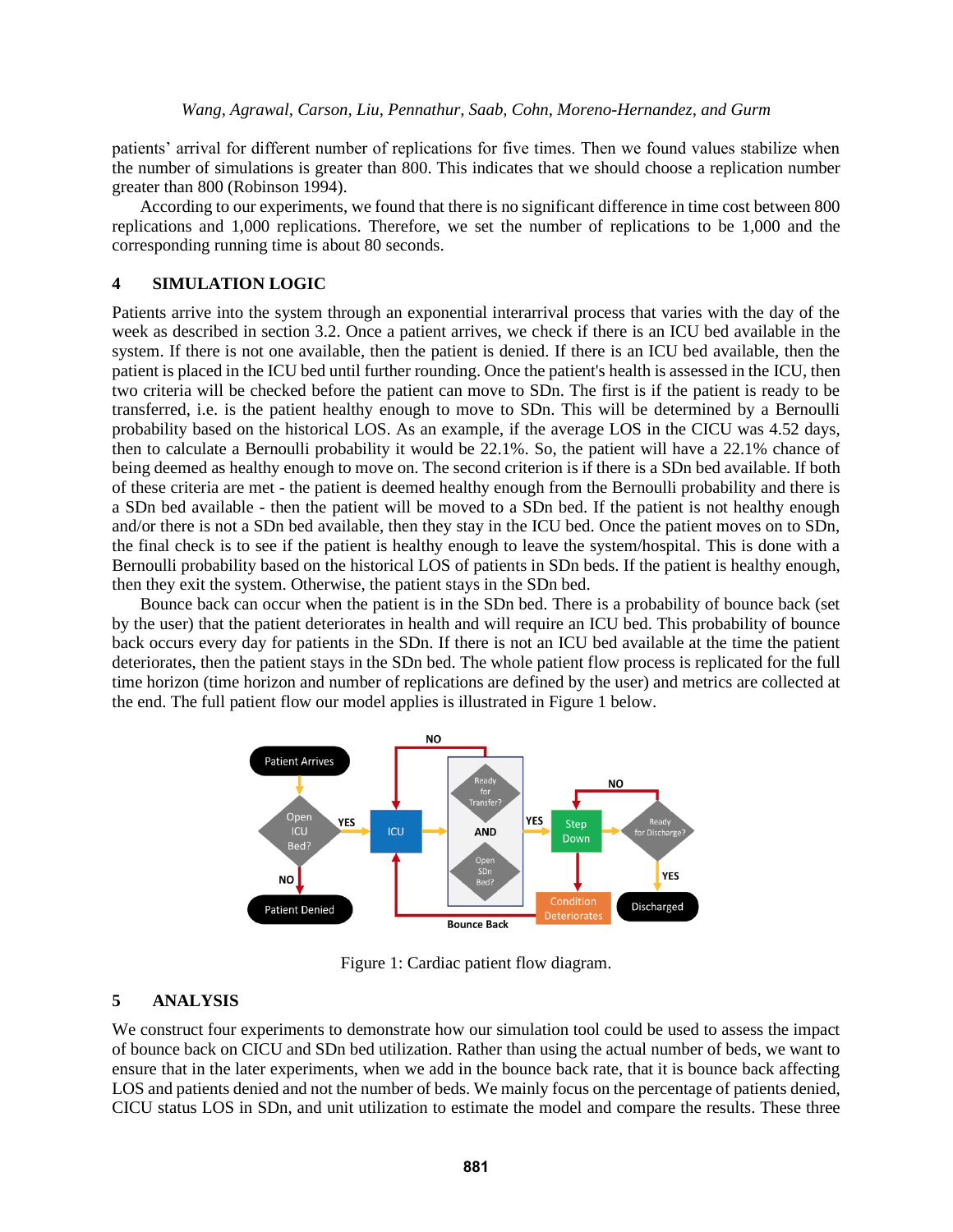metrics represent the number of patients accepted, blockage of patient flow from SDn to CICU, and waste of unit beds correspondingly which depict model performance from three different aspects. In addition, we can compare the metrics with input parameters from clinic data to validate our model. For example, the total number of arrival patients calculated from the arrival rate should be close to the corresponding metrics from the simulation. For each experiment, we simulate a year (365 days) of patient flow in the CICU. Each year is simulated 1,000 times to ensure the accuracy of the results.

# **5.1 Experiment 1: Examining Number of CICU Beds**

Since the CICU is the first unit of the patient flow and also has a higher cost than the SDn, we first construct the experiment to assess the number of CICU beds that can accept all arriving patients without considering bounce back. To achieve this goal, we set the number of SDn beds to a large number (1,000) which can eliminate its influence on patients denied. The number of CICU beds begins at 30 and increases by 2 for each simulation until the main performance metric (percentage of patients denied entrance to the CICU) decreases to 5%. Table 4 shows that 36 CICU beds is the minimal number of CICU beds which gives us an acceptable percentage of patients denied established by the institutional data. Moreover, since there are 1,000 beds in the SDn which can receive all patients from the CICU, then there is no SDn status stay in the CICU, allowing us to assess the number of beds without bounce back.

| # CICU bed                  | 30           | 32           | 34          | 36            |
|-----------------------------|--------------|--------------|-------------|---------------|
| # SDn bed                   | 1,000        | 1,000        | 1,000       | 1,000         |
| # Patients arrival          | 2,299        | 2,299        | 2,299       | 2,299         |
| # Patients accepted         | 1,969        | 2,051        | 2,125       | 2,181         |
| # Patients denied           | 330 (14.35%) | 248 (10.79%) | 174 (7.57%) | $118(5.13\%)$ |
| Avg SDn status LOS in CICU  | 0.00         | 0.00         | 0.00        | 0.00          |
| Avg CICU status LOS in SDn  | 0.00         | 0.00         | 0.00        | 0.00          |
| CICU utilization            | 83.96%       | 81.93%       | 79.54%      | 77.07%        |
| SD <sub>n</sub> utilization | 2.52%        | 2.62%        | 2.72%       | 2.79%         |

Table 4: Metrics of experiment 1.

# **5.2 Experiment 2: Examining Number of SDn Beds**

In the second scenario, we want to assess the number of SDn beds based on the number of CICU beds we get in the first scenario. Similar to the first experiment, we set the number of CICU beds to 36 and let the SDn beds count start at 32 and increase by 2 for each simulation until the percentage of patients denied entry to the CICU decreases to the same level as the first experiment (5%). Additionally, we note that the marginal benefits of the SDn beds plateaus after 36 beds and the percentage of patients denied won't reduce by a significant percentage as shown in Table 5 which indicates the CICU is the bottleneck under this scenario.

In the first two experiments, we find that CICU status LOS in SDn always shows 0 in different scenarios which is consistent with the no bounce back condition. Moreover, CICU and SDn utilization decrease when we add in more beds which decreases the number of patients denied but results in increased cost. When choosing the ideal number of CICU and SDn beds, we get around 77% utilization of CICU and SDn.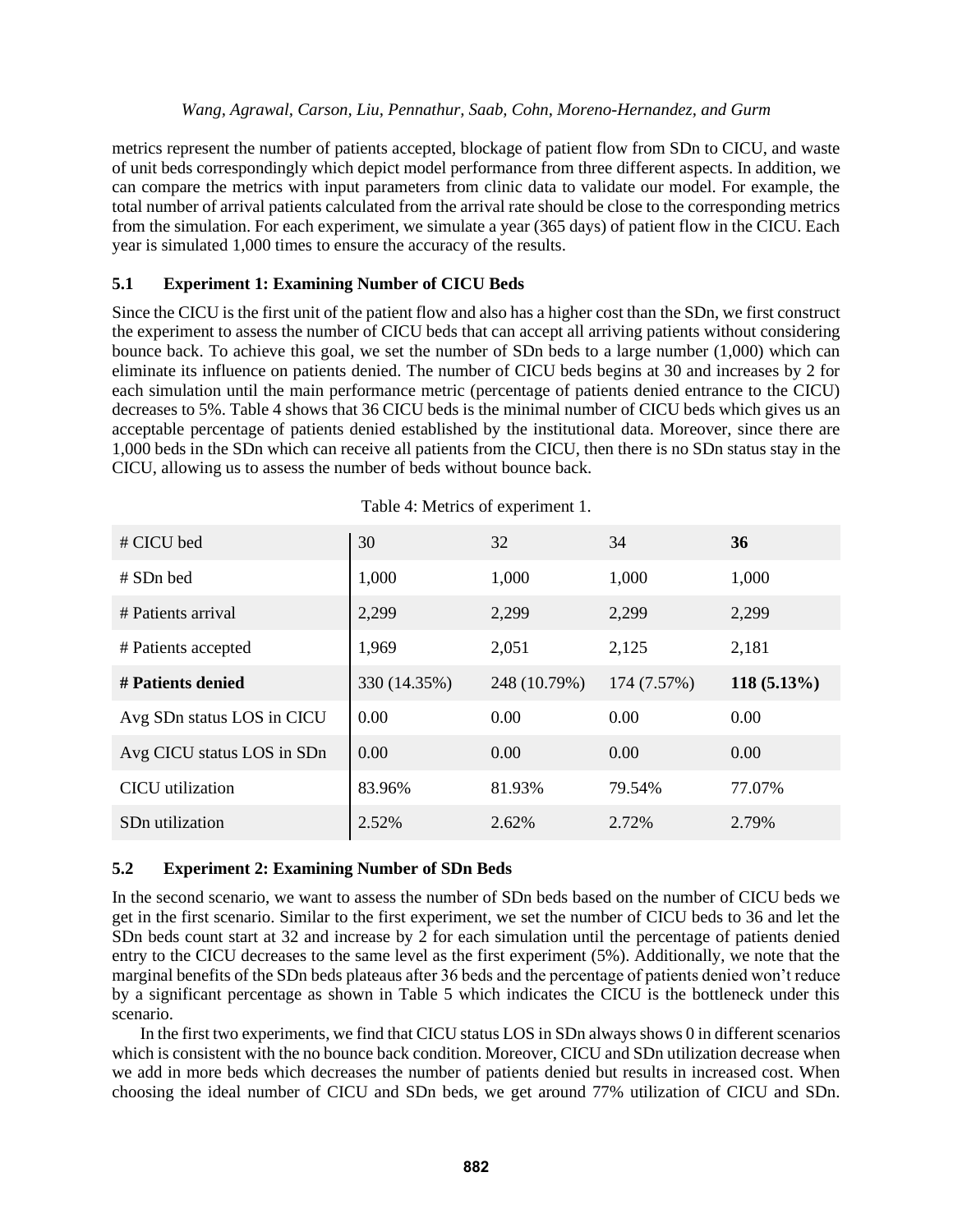Compared with the average national CICU occupancy rate (66%) in 2010, our result is in a reasonable range which indicates 36 CICU beds don't lead to an unacceptable cost (Halpern et al. 2015).

| # CICU bed                  | 36          | 36          | 36            | 36          |
|-----------------------------|-------------|-------------|---------------|-------------|
| #SDn bed                    | 32          | 34          | 36            | 38          |
| # Patients arrival          | 2,299       | 2,298       | 2,299         | 2,300       |
| # Patients accepted         | 2,156       | 2,172       | 2,178         | 2,181       |
| # Patients denied           | 134 (5.83%) | 126 (5.48%) | $121(5.26\%)$ | 119 (5.17%) |
| Avg SDn status LOS in CICU  | 0.10        | 0.05        | 0.02          | 0.00        |
| Avg CICU status LOS in SDn  | 0.00        | 0.00        | 0.00          | 0.00        |
| CICU utilization            | 78.14%      | 77.63%      | 77.36%        | 77.16%      |
| SD <sub>n</sub> utilization | 84.69%      | 80.77%      | 76.94%        | 73.22%      |

Table 5: Metrics of experiment 2.

# **5.3 Experiment 3: Examining the Influence of Bounce Back**

As stated in the problem description, we aim to figure out the impact of bounce back on system performance in the third experiment. In this scenario, patients will have a longer LOS in the ICU after they bounce back from SDn (7.83 days) than the LOS of the first visit to the CICU (4.70 days). We set the number of beds in the CICU and the SDn to 36 and decremented the bounce back rate from the actual value (10.93%) to 2% as shown in Table 6. We find that the percentage of patients denied grows more rapidly than the bounce back rate which indicates that small rates of bounce back will have a strong impact on the patient flow and system performance. Moreover, the average CICU status LOS in SDn also grows quickly when increasing the bounce back rate which represents blockage of bouncing back patients.

Next, we use the same method as in previous experiments to assess the number of CICU and SDn beds when factoring in the effects of bounce back. As shown in Table 7, bed counts in CICU and SDn have similar increasing trends as bounce back rate. However, when we consider the actual bounce back rate (10.93%), the ideal number of CICU beds is 43 and the ideal number of SDn beds is 45, a 34% increase compared to the original count.

In summary, a small increase in bounce back rate will have a significant impact on the system and lead to more blockage of patient flow from SDn back to the CICU. This confirms our previous statement and also shows that more attention should be paid to bounce back, for example, whether longer LOS in the CICU reduces bounce back rate.

| <b>Bounce back rate</b><br># Patients arrival | 10.93%<br>2,302 | 8.00%<br>2,301 | $6.00\%$<br>2,303 | 4.00%<br>2,300 | $2.00\%$<br>2,300 |
|-----------------------------------------------|-----------------|----------------|-------------------|----------------|-------------------|
| # SDn bed                                     | 36              | 36             | 36                | 36             | 36                |
| #CICU bed                                     | 36              | 36             | 36                | 36             | 36                |
|                                               |                 |                |                   |                |                   |

Table 6: Metrics of experiment 3.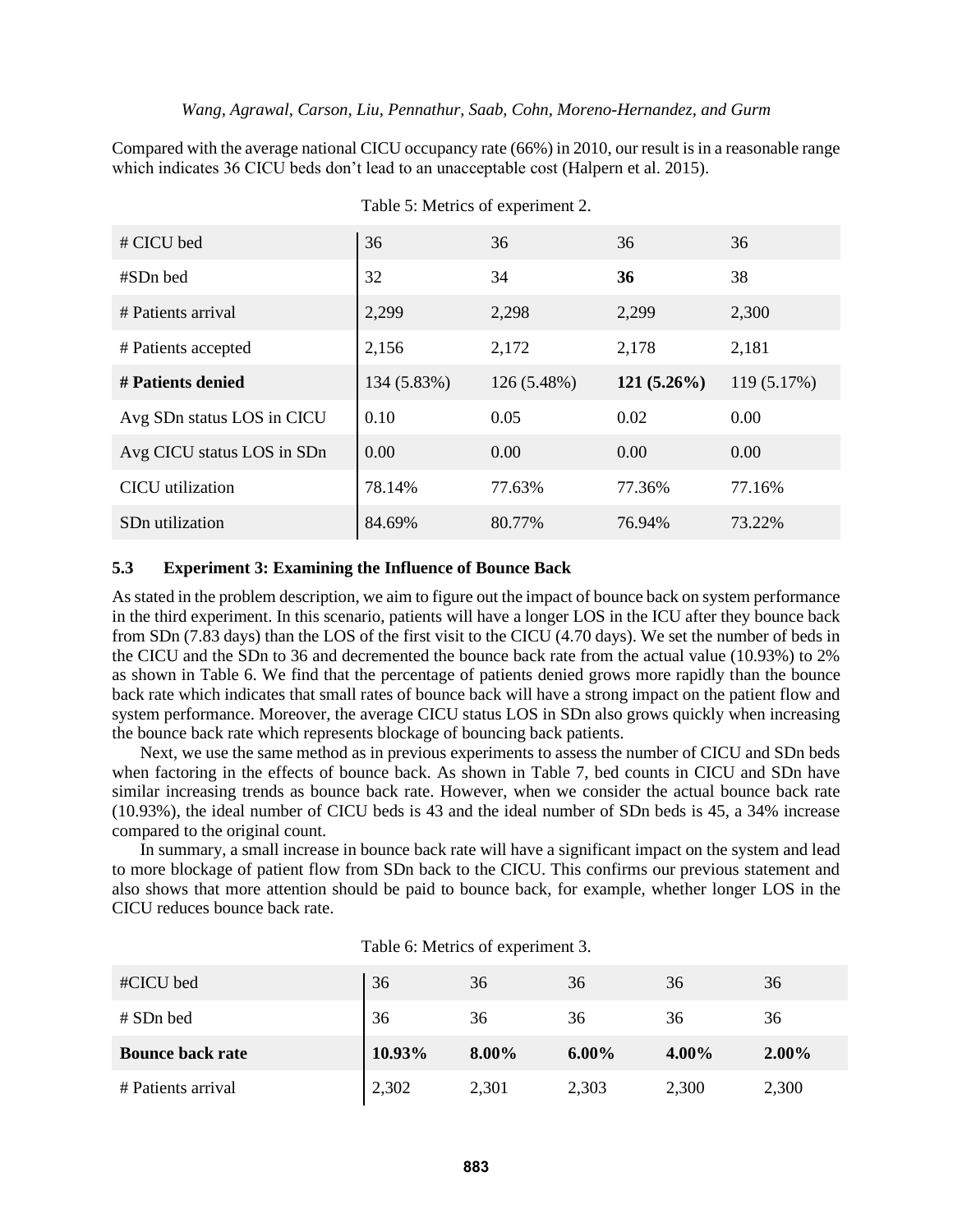| # Patients accepted         | 1,720             | 1,867             | 1,958             | 2,054             | 2,148            |
|-----------------------------|-------------------|-------------------|-------------------|-------------------|------------------|
| # Patients denied           | 582<br>$(25.3\%)$ | 434<br>$(18.9\%)$ | 345<br>$(14.9\%)$ | 246<br>$(10.7\%)$ | 152<br>$(6.6\%)$ |
| Avg CICU status LOS in CICU | 5.19              | 4.92              | 4.76              | 4.16              | 4.34             |
| Avg SDn status LOS in CICU  | 0.86              | 0.48              | 0.30              | 0.17              | 0.09             |
| Avg SDn status LOS in SDn   | 5.83              | 5.64              | 5.43              | 5.14              | 4.85             |
| Avg CICU status LOS in SDn  | 0.88              | 0.53              | 0.31              | 0.14              | 0.04             |
| CICU utilization            | 90.12%            | 87.97%            | 86.03%            | 83.12%            | 78.97%           |
| SD <sub>n</sub> utilization | 91.85%            | 87.55%            | 84.34%            | 81.47%            | 79.70%           |

*Wang, Agrawal, Carson, Liu, Pennathur, Saab, Cohn, Moreno-Hernandez, and Gurm*

Table 7: Number of CICU and SDn beds with different bounce back rates.

| #CICU bed               | 43           | 40           | 38           | 36           | 34           |
|-------------------------|--------------|--------------|--------------|--------------|--------------|
| # SDn bed               | 45           | 40           | 38           | 36           | 34           |
| <b>Bounce back rate</b> | 10.93%       | 8.00%        | $6.00\%$     | 4.00%        | $2.00\%$     |
| # Patients arrival      | 2,302        | 2,300        | 2,300        | 2,302        | 2,301        |
| # Patients accepted     | 2,178        | 2,179        | 2,180        | 2,179        | 2,175        |
| # Patients denied       | $124(5.3\%)$ | $121(5.3\%)$ | $120(5.2\%)$ | $123(5.3\%)$ | $126(5.4\%)$ |

# **5.4 Experiment 4: Evaluating System Performance with Different Levels of Bounce Back Rate**

To make the model more realistic, we conduct experiment 4 to evaluate the system performance with different levels of bounce back. Instead of assuming every patient has the same bounce back probability, we observe in our historical data that there is a significant difference in the bounce back rate of patients whose LOS in CICU is longer than the median and patients whose LOS in CICU is below the median, which is 15.2% and 10.8% respectively. Meanwhile, similar to experiment 3, patients will have a longer LOS in CICU after they bounce back from SDn than the LOS of the first visit of CICU.

As shown in Table 8, the percentage of patients denied is 35.33% which is even greater than the scenario which considers all the patients to have the same bounce back rate. Therefore, this more realistic model strengthens the impact of bounce back on the percentage of patients denied.

| <b>Bounce</b><br>back rate | # CICU beds | # SDn beds |       | # Patients arrival # Patients accepted # Patients denied |              |
|----------------------------|-------------|------------|-------|----------------------------------------------------------|--------------|
| 10.80%<br>15.20%           | 36          | 36         | 2.301 | 1.488                                                    | 813 (35.33%) |

Table 8: Metrics of experiment 4.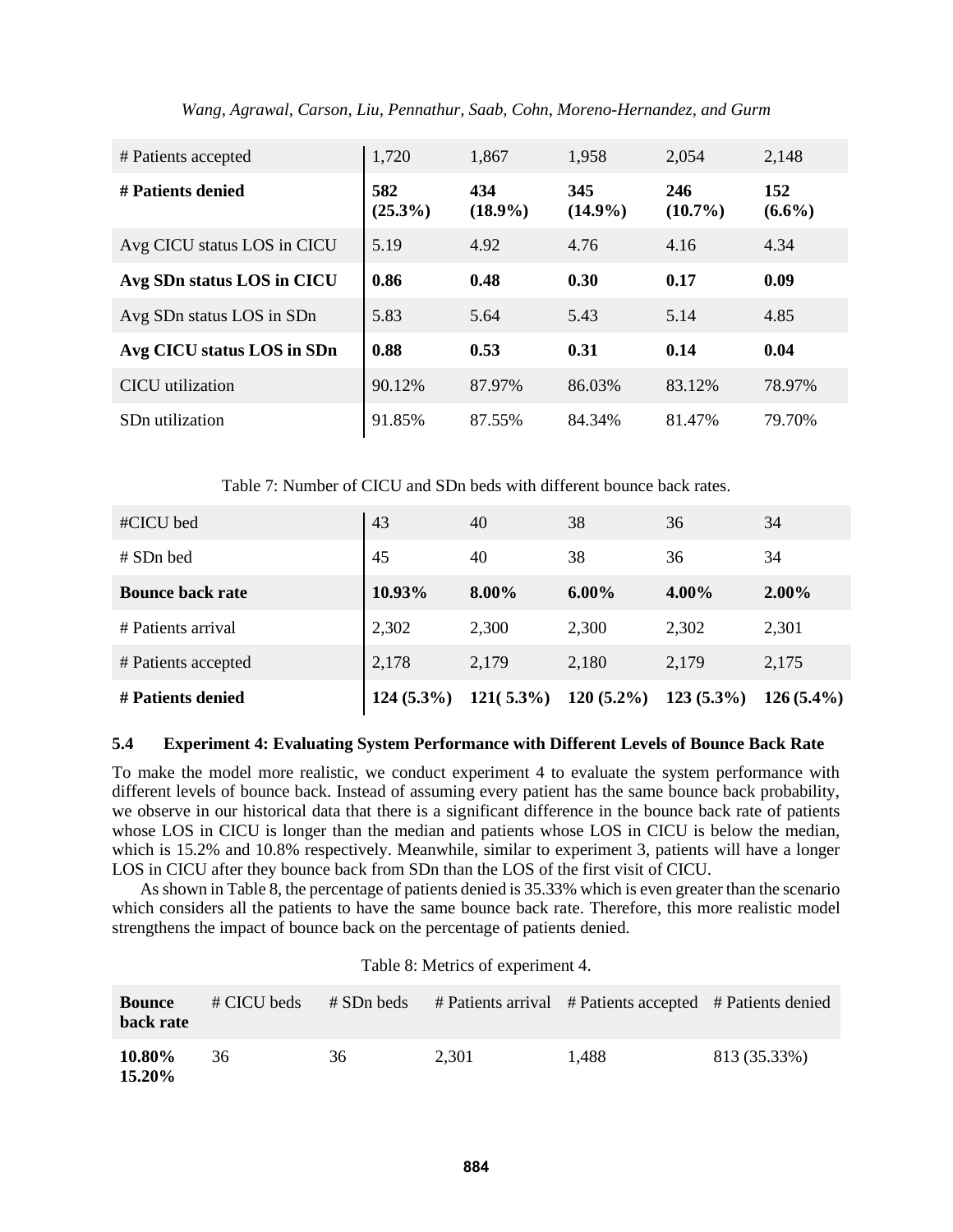|              | Avg CICU Avg SDn Avg SDn Avg CICU |        |                                                                      | CICU utilization | SDn utilization |
|--------------|-----------------------------------|--------|----------------------------------------------------------------------|------------------|-----------------|
| in CICU CICU |                                   | in SDn | status LOS status LOS in status LOS status LOS in<br>SD <sub>n</sub> |                  |                 |
| 5.80         | 1.50                              | 5.84   | 1 32                                                                 | 92.58%           | 96.10%          |

## **6 RESULTS AND DISCUSSION**

The simulations are conducted to assess how bounce back might affect patient access to care. In order to apply the results to the clinical environment, we present a few key takeaways based on the aforementioned experiments.

## **6.1 Experiment 1 & 2**

Experiments 1 and 2 show us that the benefits of adding CICU/SDn beds will plateau after a certain point as after this threshold, the marginal benefits of lowering the percentage of patients denied will be outweighed by the drawbacks of low bed utilization. We see that the number of patients denied decreases with additional beds added throughout our simulation. However, after the inclusion of 36 CICU and 36 SDn beds, additional beds may not be worth the trade-off of the low utilization that accompanies it. A higher number of CICU and SDn beds naturally creates more available beds for patients and thus lowers the number of patients denied. But, many of these newly staffed beds will go unused more frequently, increasing the costs of upholding empty beds while incurring no added revenue from them. Our results from Experiments 1 and 2 illustrated that 36 SDn and CICU beds each keeps the percentage of patients denied relatively low (5.26%) while still conserving above a 70% bed utilization in both the SDn and CICU; these experiments assumed no bounce-backs. There is no standard ideal combination of beds that will work in all situations, but this simulation tool will help clinicians make more educated decisions about the ideal bed numbers for their given circumstances.

# **6.2 Experiment 3 & 4**

Experiment 3 illustrated that even a small amount of uncertainty in the hospital system has a significant impact on patient flow. A 2% bounce back rate affects the system by increasing the patient denials by almost 26% when compared to no bounce back as seen from Tables 5 and 6 (from 121 to 152 patients). As we increase bounce back rates all the way to 10.93% (from Table 6), the percentage of patients denied rises to 25.3%. This is nearly 1 in every 4 patients denied. A rate of 10.93% is not unrealistically high as we found this in our data set, which raises the point that additional CICU and SDn beds are required when accounting for bounce back. Moreover, experiment 4 which is a more realistic model considering the different patients will have different bounce back rates illustrated that a much higher percentage of patients denied (35.33%).

# **7 CONCLUSIONS**

Using discrete event simulation, we evaluated the impact of bounce back on patient flow from CICU to SDn. We estimated parameters of arrival rate, LOS in CICU and SDn, bounce back rate from Data Direct that applied as simulation input. These experiments collected metrics such as the percentage of denied patients, CICU status, and LOS in SDn to evaluate the model in different scenarios which demonstrate that simulation is a technique that can be used in other similar situations. The discussed model gives us a clear result that a small increase in bounce back rate will lead to a significant increase in patient denials, thus creating a blockage in the patient flow between CICU and SDn. As a result, more beds in the CICU and SDn are necessary to reduce the influence created by patients bouncing back. This work provides an invaluable tool to both clinicians and engineers working to eliminate bottlenecks of patient flow in the CICU.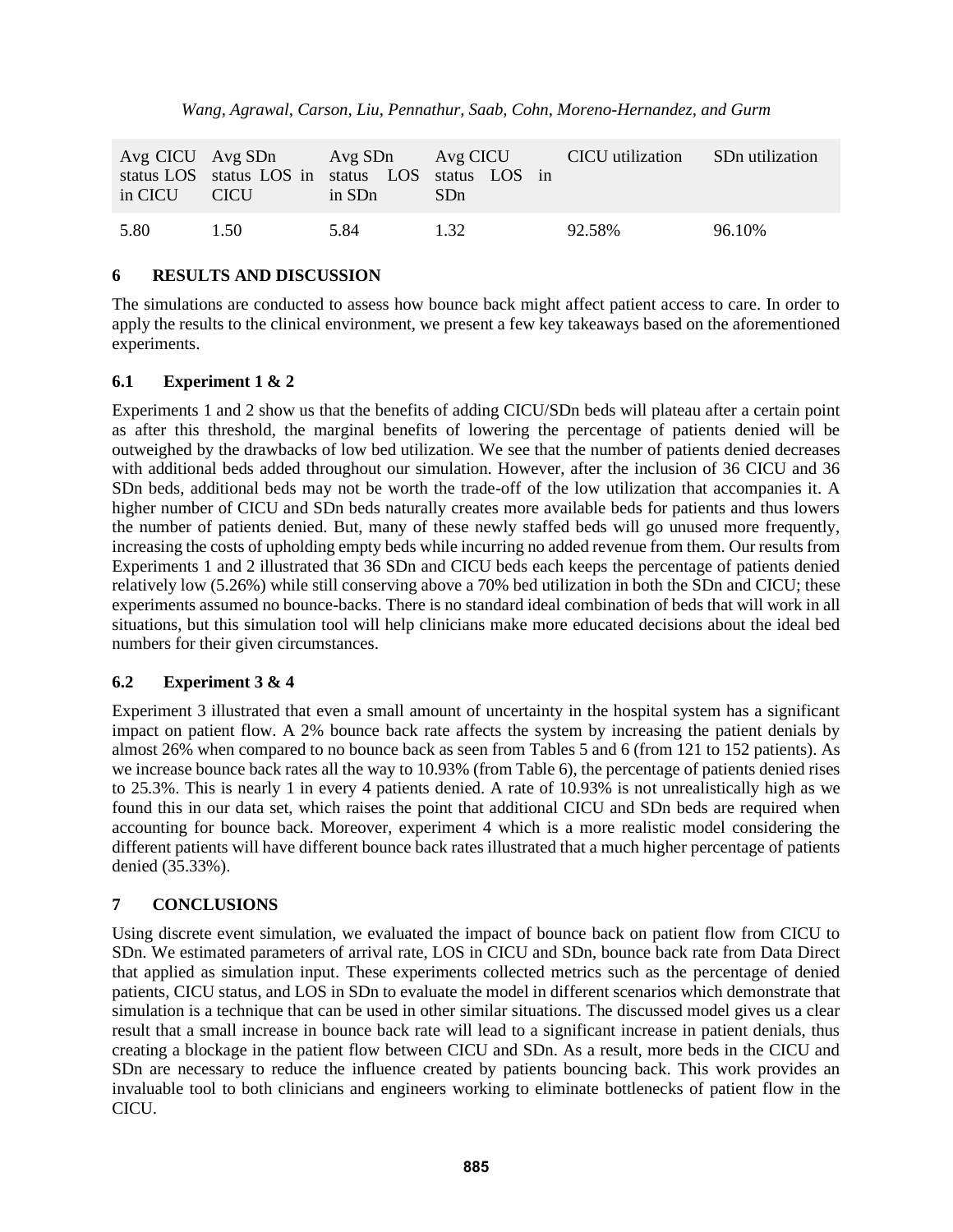This version of the simulation is a first phase. In order to increase the accuracy of the model to simulate the real world, we plan future expansions in the functionality of the model. One factor is bounce back variability based on how many times one has bounced back. Readmission to CICU has been shown to be correlated with a twofold longer hospital length of stay (Rosenberg and Charles 2000). In addition, bounce back is associated with increased morbidity and mortality, with odds of death being six to seven times higher independent of other factors (Magruder et al. 2015; Fakhry et al. 2013). LOS can also be impacted by whether the hospital stay is a bounce back, which indicates bounce back patients might not be treated as new patients. We also plan to integrate our model with the urgent and elective surgery schedule in relation to patient arrival time into CICU. Finally, instead of choosing the ideal number of CICU and SDn beds directly, we plan to create an optional scenario where CICU or SDn care can be provided to the patients in the same room, which introduces a flexible CICU or SDn bed. These future steps will ultimately make our simulation model more realistic and useful. The hope is to then apply our simulation model to other types of hospital rooms such as CCUs (Coronary Care Unit) and CCMUs (Critical Care Medicine Unit) where bounce back also has an impact.

### **ACKNOWLEDGMENTS**

We would like to thank the University of Michigan's Center for Healthcare Engineering and Patient Safety, University of Michigan's Precision Health Initiative, the Samuel and Jean Frankel Cardiovascular Center at Michigan Medicine, and the Seth Bonder Foundation for funding this research.

### **REFERENCES**

- Bae, K. H., M. Jones, G. Evans, and D. Antimisiaris. 2017. "Simulation Modelling Of Patient Flow and Capacity Planning For Regional Long-term Care Needs: A Case Study". *Health Systems* 8(1):1–16.
- Fakhry, S. M., S. Leon, C. Derderian, H. Al-Harakeh, and P. Ferguson. 2013. "Intensive Care Unit Bounce Back in Trauma Patients: An Analysis of Unplanned Returns to the Intensive Care Unit". *Journal of Trauma and Acute Care Surgery* 74(6):1528-1533.
- Halpern, N. A., and S. M. Pastores. 2015. "Critical Care Medicine Beds, Use, Occupancy and Costs in the United States: A Methodological Review". *Critical Care Medicine* 43(11):2452-2459.
- Halpern, N. A., D. A. Goldman, K. S. Tan, and S. M. Pastores. 2016. "Trends in Critical Care Beds and Use among Population Groups and Medicare and Medicaid Beneficiaries in the United States: 2000–2010". *Critical Care Medicine* 44(8):1490-1499.
- Lissauer, M. E., J. J. Diaz, M. Narayan, P. K. Shah, and N. N. Hanna. 2013. "Surgical Intensive Care Unit Admission Variables Predict Subsequent Readmission". *American Surgeon* 79(6):583-588.
- Magruder, J. T., M. Kashiouris, J. C. Grimm, D. Duquaine, B. McGuinness, S. Russell, M. Orlando, M. Sussman, and G. J. Whitman. 2015. "A Predictive Model and Risk Score for Unplanned Cardiac Surgery Intensive Care Unit Readmissions". *Journal of Cardiac Surgery* 30(9):685-690.
- Mc Namara, K., H. Alzubaidi, and J. K. Jackson. 2019. "Cardiovascular Disease as A Leading Cause of Death: How Are Pharmacists Getting Involved". *Integrated Pharmacy Research & Practice* 8:1-11.
- Robinson, S. 1994. *Successful Simulation: A Practical Approach to Simulation Projects.* Maidenhead: McGraw-Hill.
- Rosenberg, A. L., and W. Charles. 2000. "Patients Readmitted to ICUs: A Systematic Review of Risk Factors and Outcomes". *Chest* 118(2):492-502.

### **AUTHOR BIOGRAPHIES**

**ZIQI WANG** is an M.S.E student in Industrial and Operations Engineering at the University of Michigan. Ziqi has been working for the Center for Healthcare and Patient Safety (CHEPS) at Michigan since September of 2019. Her email address is [ziwang@umich.edu.](ziwang@umich.edu)

**AMBIKA AGRAWAL** is an undergraduate student studying Computer Science and Biomolecular Science at the University of Michigan. Her email address i[s agra@umich.edu.](agra@umich.edu)

**IMANI CARSON** is an undergraduate student at the University of Michigan studying Industrial and Operations Engineering. Her email address i[s icarson@umich.edu.](icarson@umich.edu)